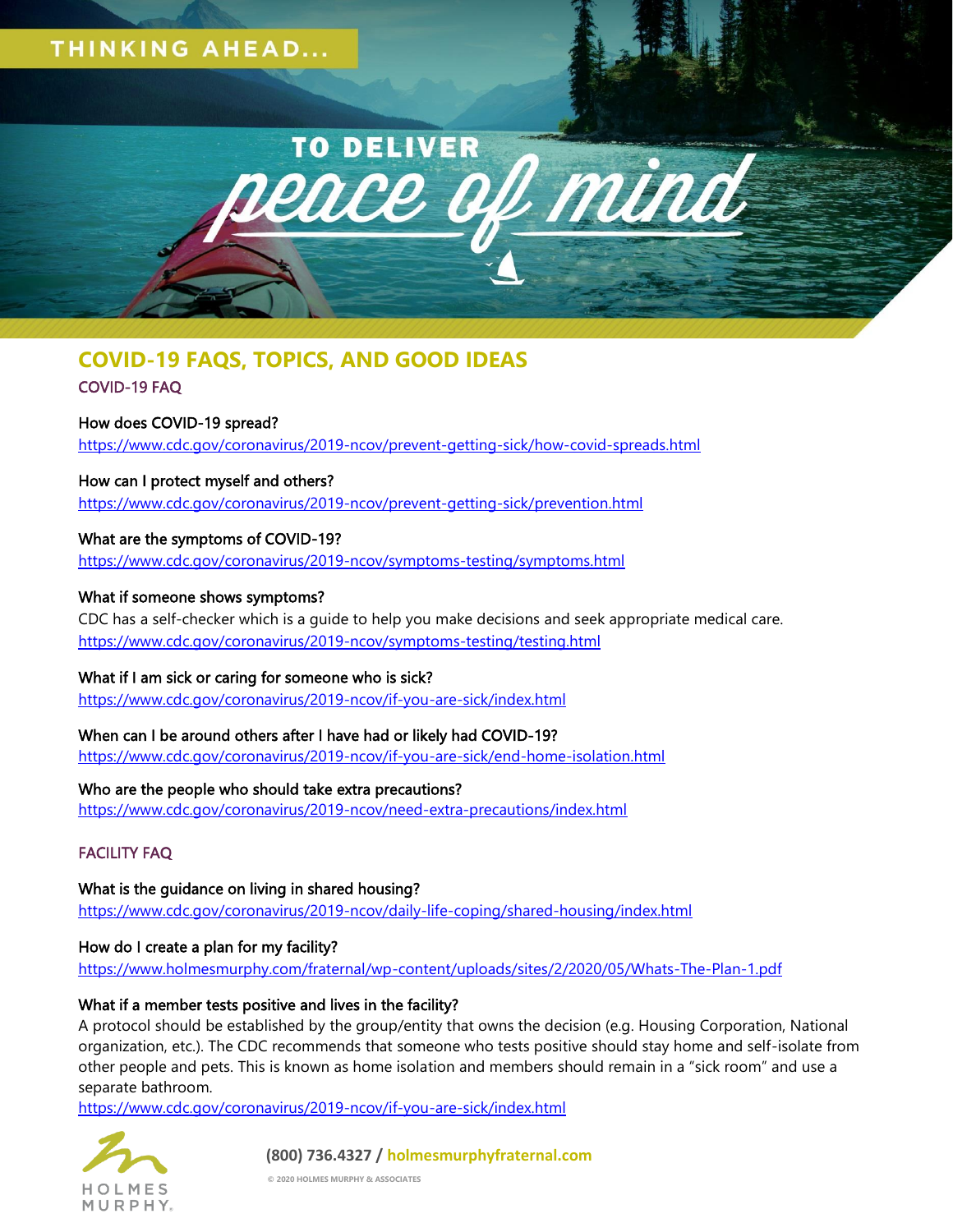

## Can I require a member to move out of the facility if he/she tests positive?

No. Please review our document on the Fair Housing Act. [https://www.holmesmurphy.com/fraternal/wp](https://www.holmesmurphy.com/fraternal/wp-content/uploads/sites/2/2020/05/Fair-Housing-Act-Resource.pdf)[content/uploads/sites/2/2020/05/Fair-Housing-Act-Resource.pdf](https://www.holmesmurphy.com/fraternal/wp-content/uploads/sites/2/2020/05/Fair-Housing-Act-Resource.pdf)

#### How do I clean the facility if someone tests positive?

<https://www.cdc.gov/coronavirus/2019-ncov/prevent-getting-sick/disinfecting-your-home.html>

## If the university requests that I provide the names of the individuals that have tested positive, what is Holmes Murphy guidance?

We believe the right thing is to pass the request to the member and he/she can self-report. <https://www.hhs.gov/sites/default/files/covid-19-hipaa-and-first-responders-508.pdf>

## What are effective ways to communicate the plan?

Holmes Murphy has adapted an American College Health Association resource that provides effective communication strategies.

[https://www.holmesmurphy.com/fraternal/wp-content/uploads/sites/2/2020/06/Considerations-from-ACHA-for-](https://www.holmesmurphy.com/fraternal/wp-content/uploads/sites/2/2020/06/Considerations-from-ACHA-for-Reopening-in-the-COVID-19-Era-May2020.pdf)[Reopening-in-the-COVID-19-Era-May2020.pdf](https://www.holmesmurphy.com/fraternal/wp-content/uploads/sites/2/2020/06/Considerations-from-ACHA-for-Reopening-in-the-COVID-19-Era-May2020.pdf)

#### CLEANING AND DISINFECTION FAQ

#### What is the guidance on cleaning and disinfecting?

[https://www.cdc.gov/coronavirus/2019-ncov/community/pdf/Reopening\\_America\\_Guidance.pdf](https://www.cdc.gov/coronavirus/2019-ncov/community/pdf/Reopening_America_Guidance.pdf) <https://www.cdc.gov/coronavirus/2019-ncov/community/disinfecting-building-facility.html> <https://www.cdc.gov/coronavirus/2019-ncov/community/cleaning-disinfecting-decision-tool.html>

## Which products kill COVID-19 according to the List N?

<https://www.epa.gov/pesticide-registration/list-n-disinfectants-use-against-sars-cov-2-covid-19>

## What questions should I ask a decontamination company?

<https://www.holmesmurphy.com/fraternal/wp-content/uploads/sites/2/2020/04/HMFP-Facility-FAQ.pdf>

## Where can I get supplies?

Order in bulk. Order early. If you cannot find supplies, send a list of what is needed and ask for members in the chapter to shop in their cities and reimburse. Holmes Murphy also encourages you to send a checklist for members in the house to bring upon return (e.g. Tylenol, masks, cleaning supplies for room, hand sanitizer).

#### Can members clean?

Yes. But there needs to be a cleaning protocol/checklist and an officer or volunteer ensuring this is done in a systematic manner. Every facility is different so every plan will look different.

#### Is there an online certification program to learn more about cleaning the facility?

This course teaches cleaning professionals to prepare for, respond to, and recover from biohazards in the workplace. Participants will learn infection and contamination control measures for infectious disease outbreak situations such as the novel coronavirus (SARS-CoV-2).

[https://online.issa.com/issassa/ecssashop.show\\_product\\_detail?p\\_mode=detail&p\\_product\\_serno=1515](https://online.issa.com/issassa/ecssashop.show_product_detail?p_mode=detail&p_product_serno=1515) 

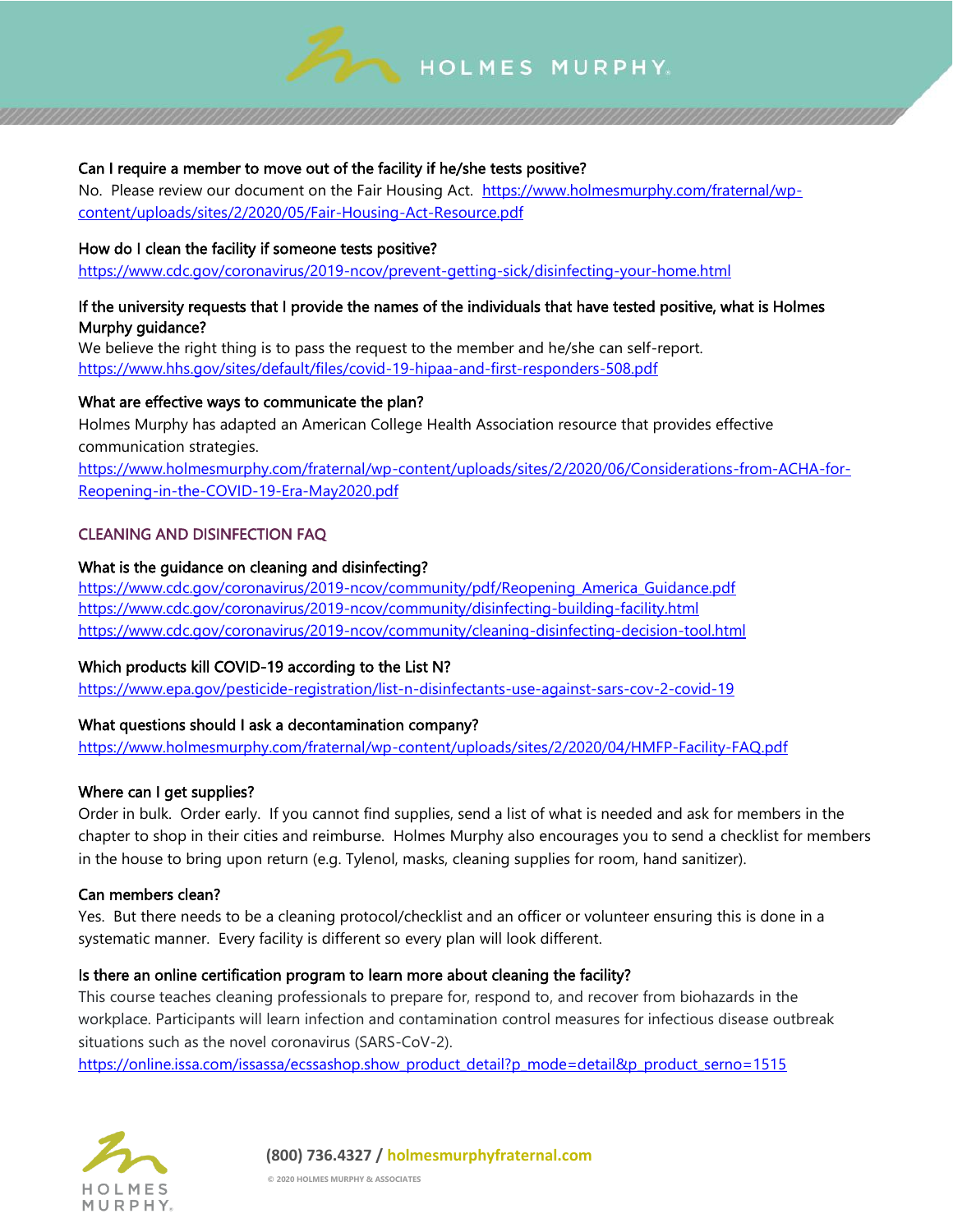

## HOSTING EVENTS FAQ

## How can we host events safely?

Holmes Murphy has adapted a CDC resource that is perfect for sharing with fraternity and sorority leaders addressing things to consider when hosting events.

[https://www.holmesmurphy.com/fraternal/wp-content/uploads/sites/2/2020/06/Considerations-for-Hosting-](https://www.holmesmurphy.com/fraternal/wp-content/uploads/sites/2/2020/06/Considerations-for-Hosting-Events-FINAL.pdf)[Events-FINAL.pdf](https://www.holmesmurphy.com/fraternal/wp-content/uploads/sites/2/2020/06/Considerations-for-Hosting-Events-FINAL.pdf)

## Does Holmes Murphy have waivers?

Yes, a Participant Waiver and a Housing Amendment waiver are available on our website. Please have an attorney in your state review.

<https://www.holmesmurphy.com/fraternal/resources/resources-sororities-fraternities/>

## **TOPICS**

## Cleaning and Disinfecting:

<https://www.cdc.gov/coronavirus/2019-ncov/prevent-getting-sick/cleaning-disinfection.html> <https://www.cdc.gov/coronavirus/2019-ncov/prevent-getting-sick/disinfecting-your-home.html> <https://www.cdc.gov/coronavirus/2019-ncov/community/disinfecting-building-facility.html> <https://www.cdc.gov/coronavirus/2019-ncov/community/cleaning-disinfecting-decision-tool.html>

## CDC Self-Checker:

<https://www.cdc.gov/coronavirus/2019-ncov/prevent-getting-sick/social-distancing.html>

## Cloth coverings:

<https://www.cdc.gov/coronavirus/2019-ncov/prevent-getting-sick/diy-cloth-face-coverings.html>

## Contact Tracing:

<https://www.cdc.gov/coronavirus/2019-ncov/faq.html#Contact-Tracing>

## Contracts:

[https://www.holmesmurphy.com/fraternal/wp-content/uploads/sites/2/2020/03/COVID-19-Impact-on-Contracts-](https://www.holmesmurphy.com/fraternal/wp-content/uploads/sites/2/2020/03/COVID-19-Impact-on-Contracts-FINAL.pdf)[FINAL.pdf](https://www.holmesmurphy.com/fraternal/wp-content/uploads/sites/2/2020/03/COVID-19-Impact-on-Contracts-FINAL.pdf)

## EPA-N List:

<https://www.epa.gov/pesticide-registration/list-n-disinfectants-use-against-sars-cov-2-covid-19>

## Gloves:

<https://www.cdc.gov/coronavirus/2019-ncov/prevent-getting-sick/gloves.html>

## Facility FAQ:

<https://www.holmesmurphy.com/fraternal/wp-content/uploads/sites/2/2020/04/HMFP-Facility-FAQ.pdf>

## Fair Housing Act:

<https://www.holmesmurphy.com/fraternal/wp-content/uploads/sites/2/2020/05/Fair-Housing-Act-Resource.pdf>

## Force Majeure:

<https://www.holmesmurphy.com/fraternal/wp-content/uploads/sites/2/2020/04/Force-Majeure-Resource.pdf>



**(800) 736.4327 / holmesmurphyfraternal.com**

**© 2020 HOLMES MURPHY & ASSOCIATES**